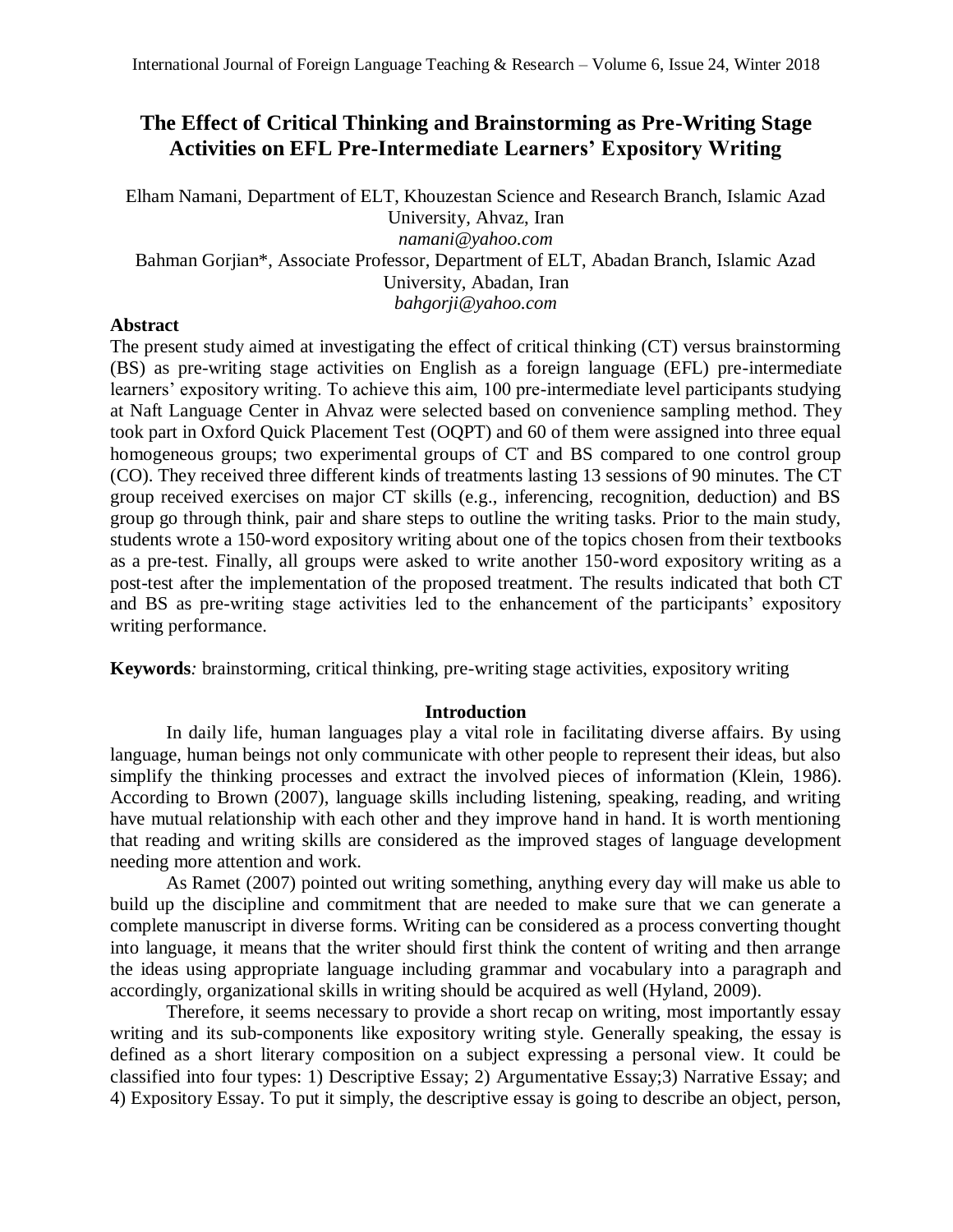place, experience, emotion, situation, and etc. On the other hand, argumentative essay attempts to persuade the reader of the writer's point of view and various ideas. That is; the writer tries to convince the reader of the validity of his/her opinion. Regarding the narrative essay, it tries to tell a story. The narrative essay is conversational in style, and tells of a personal experience. This essay could tell a single, life-shaping event, or simply a daily experience. Finally, expository essay which is also called the analytical or information essay is that kind explaining and analyzing a specific issue requiring L2 learners to speculate an idea, evaluate evidence, develop on the idea, and set forth an argument concerning that idea. This can be accomplished through comparison and contrast, definition, the analysis of cause and effect, and so forth (Hyland, 2002, 2009). It should be pointed out that the present study aimed to investigate the effect of CT and BS as pre- writing stage activities on EFL pre-intermediate learners' expository writing.

## **The problem**

Although many of EFL teachers usually get confused by these problems in their writing classes, they cannot find practical methods and strategies to help their students get better ways to generate relevant and interesting ideas. To overcome this dilemma, for example, English teachers may employ a product-based approach and just focus on description, contrast and comparison, and classification, and they have not been found useful way to overcome the raised problem.

In the literature of L2 writing, a number of strategies have been suggested to help L2 students generate relevant and efficient ideas while writing including fostering CT and using BS as pre-writing activities. However, it is worth mentioning that although so many studies have been carried out in this domain, there is not a comprehensive conclusion over the effectives of CT and BS as pre-writing stage activities on expository writing ability among EFL learners. Therefore, the present study tried to bridge this gap in the literature by shading light on the impact of the CT and BS when they are used as pre-writing activities to assist L2 learners to write better expository essays among pre-intermediate EFL learners.

## **Research Questions**

This study tried to address the following research questions:

RQ1. Do critical thinking and brainstorming as pre-writing stage activities influence the performance of the Iranian EFL pre-intermediate learners in expository writing?

RQ2. Is there any statistically significant difference between the effectiveness of critical thinking and brainstorming as pre-writing stage activities on Iranian EFL pre-intermediate learners in expository writing?

## **Literature Review**

## **Critical thinking**

Research into CT is extensively examined, offering a variety of definitions to consider. Specialists, engaging in academic disciplines, have proposed various definitions that accompany with their field of study. Amongst the most well-known contributing fields are philosophy, psychology, and education. Although an all-encompassing definition is hard to achieve, the presented definitions are naturally similar in contents (Paul & Elder, 2005).

Recently, McGregor (2007) states working on the CT and its application in education have been established generally by Dewey's (1910) early writings. Dewey supposes that, in the best sense, the basis and foundation of all kinds of thoughts should be made by CT. Glaser (1941, as cited in McGregor, 2007) extends this early notion of CT to contain the knowledge of the methods of logical reasoning. Fisher (2005) recognizes the important universal nature of CT and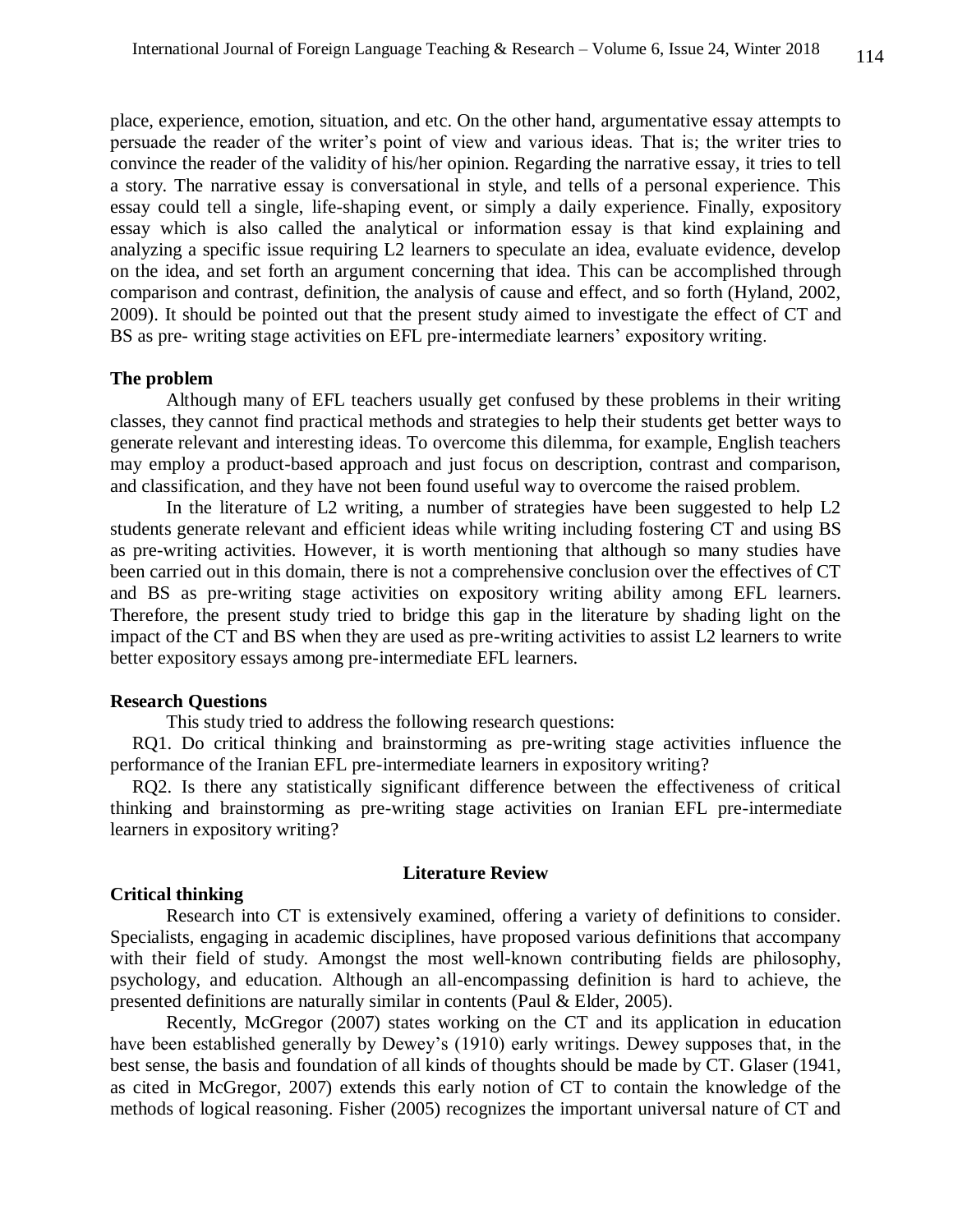presents it as the foundation of any academic maneuver and skills at learning a language including reading and writing.

CT also refers to reflective thinking that places emphasis on knowing an issue, offering solutions, and producing knowledgeable options (Marzano, Pickering, & Pollack, 2001). Noddlings (2006) refers to CT as the use of reason in a meticulous and skillful way on personal decision making, conduct, and certainty, which are matters of moral or social importance, whereas Cottrell (2005) regards CT as a cognitive activity which is integrated with using the mind.

Zainuddin and Moore (2003) note in particular that there are various definitions of CT, ranging from ones which regard CT as a general term dealing primarily with creative thinking and what to do or believe, while others refer to it more narrowly, limited to a certain content area. Kabilan (2000) also summarizes that creative and critical language learners are those who possess cognitive abilities to achieve their goals more successfully. They should be capable of carefully and deliberately determining to accept, reject or suspend judgments about certain claims. In the meantime, critical language learners should be able to provide reasonable accounts for their answers and opinions; they should also cope with regularities, uniformities, irregular circumstances, special limitations, constraints and over-generalizations. Supporting a democratic approach to education, Williams (2005) points out that CT is significant in all academic disciplines within democratic education, but it is central in the realm of educational teaching. Furthermore, he notes that given the number of students who go through schools, ultimately future teachers could influence the CT skills of the entire community.

## **Expository Writing**

The expository essay, also called the analytical or information essay, is a kind of writing which explains and analyzes a specific issue. It requires students to explore an idea, assess evidence, expound on the idea, and set forth an argument with respect to the idea. This can be done through comparison and contrast, definition, the analysis of cause and effect, etc. (Ibnian, 2011). As a kind of writing, expository writing is used to clarify, express, give information, or notify. Around one topic, the text is formed and according to a pattern or merging of patterns, it is developed. The background knowledge of the reader or listener on the topic cannot be assumed by the writer of an expository text. Regards clarification needs strong organization, one of the most significant systems to make skills better in exposition is improving the organization of the text (de Oliveira, 2011).

Mahdian Mehr, Aziz Malayeri and Bayat (2016) examined the impacts of BS strategy on Iranian EFL learner's expository writings at an intermediate proficiency level. The researchers attempted to study in particular the effect of BS strategy in developing communicative effectiveness in a training environment. To this aim, the treatment included a narrative composition; the first observation and the performance of written tasks in the L2; sequencing expository compositions for later observations, as measured by accuracy and complexity. However, the researchers agreed that it was instructionally useful and also provides its good models of expository writing after the completion of the activity.

# **Teaching Writing: Core Approaches**

# *Product-Oriented Approaches*

Different approaches for teaching of writing have been developed and presented throughout the literature. According to Silva (1990), "a cycle in which particular approaches achieve dominance and then fade but never really disappear" (p.11). These teaching approaches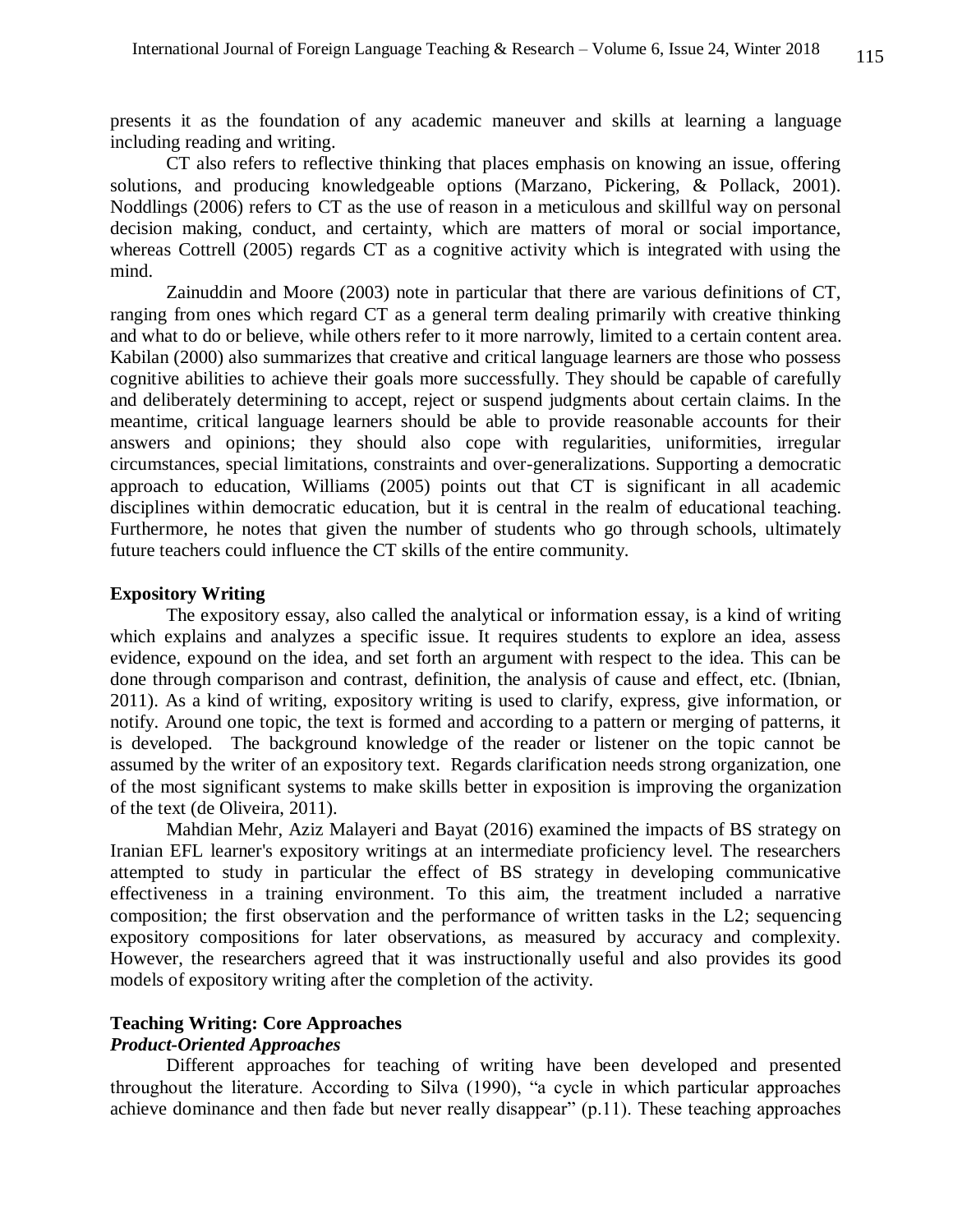change concerning the degree of articulation of the curricular proposals that derive from them, and also concerning which of the three essential elements of writing constitutes the core of the pedagogical option, that is, texts, writers, or readers and contexts of writing (Hyland, 2009, 2016). Product-oriented approaches (including controlled or guided composition and current/traditional rhetoric) focus on the texts that L2 writers need or are required to generate in educational or professional settings or for community and workplace writing. Texts are regarded as "objects" (Hyland, 2002), and the goal of the program is to help students in producing various kinds of texts. The focus of instruction is on the patterns and forms of organization characteristic of various text types. Model compositions showing the features that students are expected to use in their own writing are presented, and students are instructed in, for instance, differences among text types, ways of organizing information in paragraphs, or correct sentence structures.

## *Process-Oriented Approaches*

Process-oriented pedagogies, on the other hand, place emphasis on the writers themselves and result in more learner-centered classrooms. Based on a view of writing as a cognitively demanding and problem-solving task, the goal of the teaching program is to help L2 writers become good writers by providing them with the strategies deployed by expert writers and also by helping them to engage successfully in a variety of processes of characteristic expert writers' composing behavior, such as generating ideas, planning, goal setting, monitoring, evaluating, and searching for language with which to express one's intended meaning. Accordingly, the emphasis is not so much on the final product or text, but rather on the intervening processes that lead to the finished product, that is, on what the L2 writer does and should do from conception to completion of his or her own text. This explains the key role played by teacher scaffolding and peer interaction in this approach to the teaching of L2 writing (Hyland, 2009, 2016).

### *Post-Process Approaches*

Finally, post-process approaches, according to Atkinson (2003), encompass a variety of pedagogies, including genre-based teaching, critical literacy, and social constructivist approaches. They vary from process and product approaches in, first, their conception of both texts (texts are seen as discourse) and writers (there is an emphasis on issues of ideology and agency), and, second, and very importantly, in having highlighted the social dimension of writing (hence the theoretical and pedagogical interest in the situations in which writing occurs).

Genre-based curricula are needs-oriented (i.e., the genres chosen for instruction are based on student needs), explicit (some forms of genre pedagogies include explicit and systematic explanations of genre characteristics), and goal-oriented (the aim of the teaching program is to empower students with the means to be able to use language for the production of texts that are appropriate for given social purposes and contexts). These three characteristics help explain the strong linguistic basis of genre teaching.

## **Empirical Studies**

Haji Maibodi (2015) carried out a study on the influence of CT skills on reading English novels and also analyzed its influence reading proficiency of EFL learners. 60 Iranian EFL undergraduates were participants of the study who were divided into two groups. Beside their textbooks that they read, instructions on the unabridged short novels were given to them for one semester. For analyzing the differences between the two groups, two independent t-tests were done. The results of the study indicated that students in group B were less critically oriented than ones in group A. It was shown that using direct instruction in CT has positive effects on EFL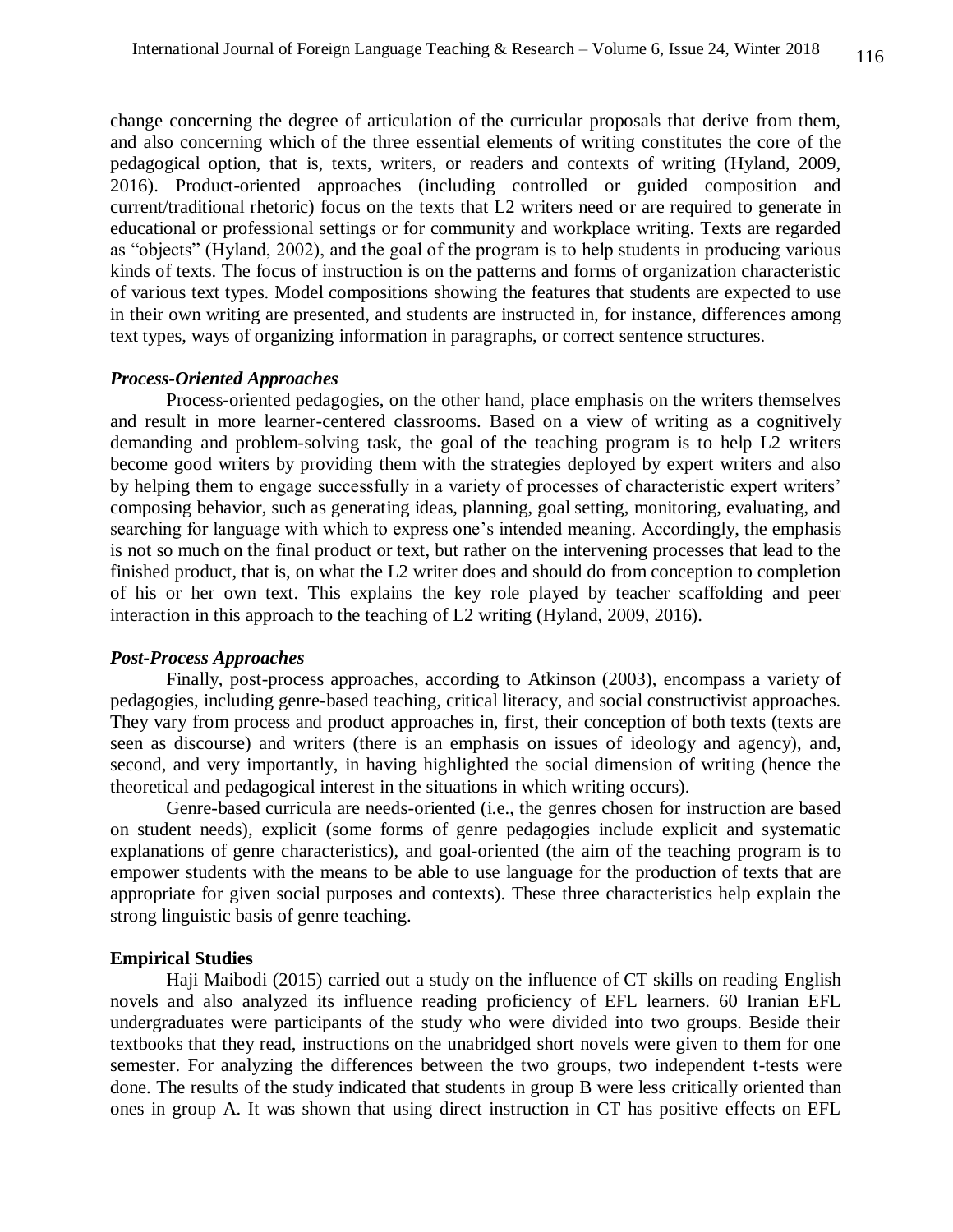learners' reading proficiency. Finally, the researcher concluded that there was a significant improvement in confidence, attitudes, and interest of the students, especially, in their novelreading ability.

Nikou, Bonyadi and Amirikar (2015) observed the relationship between CT skills and the quality of Iranian TEFL (Teaching English as a Foreign Language) students' writing. 114 students who were homogeneous in their language proficiency were non-randomly selected. The researchers asked students to participate in Nelson test (intermediate, 200B) which is considered as proficiency test and those students whose level was intermediate were chose as participants of the study. This study investigated the correlations. To measure students' CT skills (i.e., analysis, evaluation, and inference), California Critical Thinking Test was administered to intermediate students. Then the participants wrote on a given topic and two language teachers followed the rules of scoring in Quellmaz's scale evaluated their writings. To be sure about the objectivity and reliability of scores, the inter-rater correlation across all papers computed. The relationship between variables was investigated by the Pearson correlation test, furthermore multiple regressions was carried out in order to estimate the degree of their relationship. Their findings indicated that there was a statistically positive relationship between CT skills and writing quality. Moreover, it was shown that evaluation has the strongest degree of relationship with the quality of writing.

Mehdipour Kolour and Yaghoubi (2015) studied the influence of CT tasks on coherence in argumentative essay writing among Iranian EFL learners. They argued that lack of coherence in argumentative essays is attributed to a lack of CT abilities. Their study dealt in particular with teaching two major CT tasks: Identify-Cause-and-Effect-Relationships and Divergent Thinking. The researchers carried out a quantitative experimental research with two classes at Mofid high school. Their findings revealed that there was a significant difference in each class, before and after the treatment. Both classes improved considerably; however, the difference between improvement levels for each task was negligible. One of the implications of their study was that CT tasks of can make a valuable contribution to learners to become competent writers with regard to coherency.

Amoush (2015) directed a study to show the impact of using BS strategy on enhancing writing performance of English Major Students at Balqa Applied University in Jordan. Participants of the study were 80 male and female university students that were divided into two groups; experimental (had BS strategy) and control (had traditional strategy). Writing essay was the instrument which was used for collecting the data. T-test was used for analyzing the data. Results of the study indicated that using BS had positive impact on improving writing performance of the students.

It is worth considering that limited empirical research has been conducted in EFL setting to explore the efficacy of using CT and BS strategies on EFL learners' performance in expository writing. As a result, due to the fact that the traditional strategies in teaching writing are not effective in the field of enhancing the students' writing performance and their innovative thinking skill, the researchers will focus on the possible impact of the two innovative teaching strategies (i.e. CT and BS) on improving the Iranian pre-intermediate EFL students' expository writing performance. It is hoped to fill the existent gap in literature.

## **Methodology**

## **Design of the study**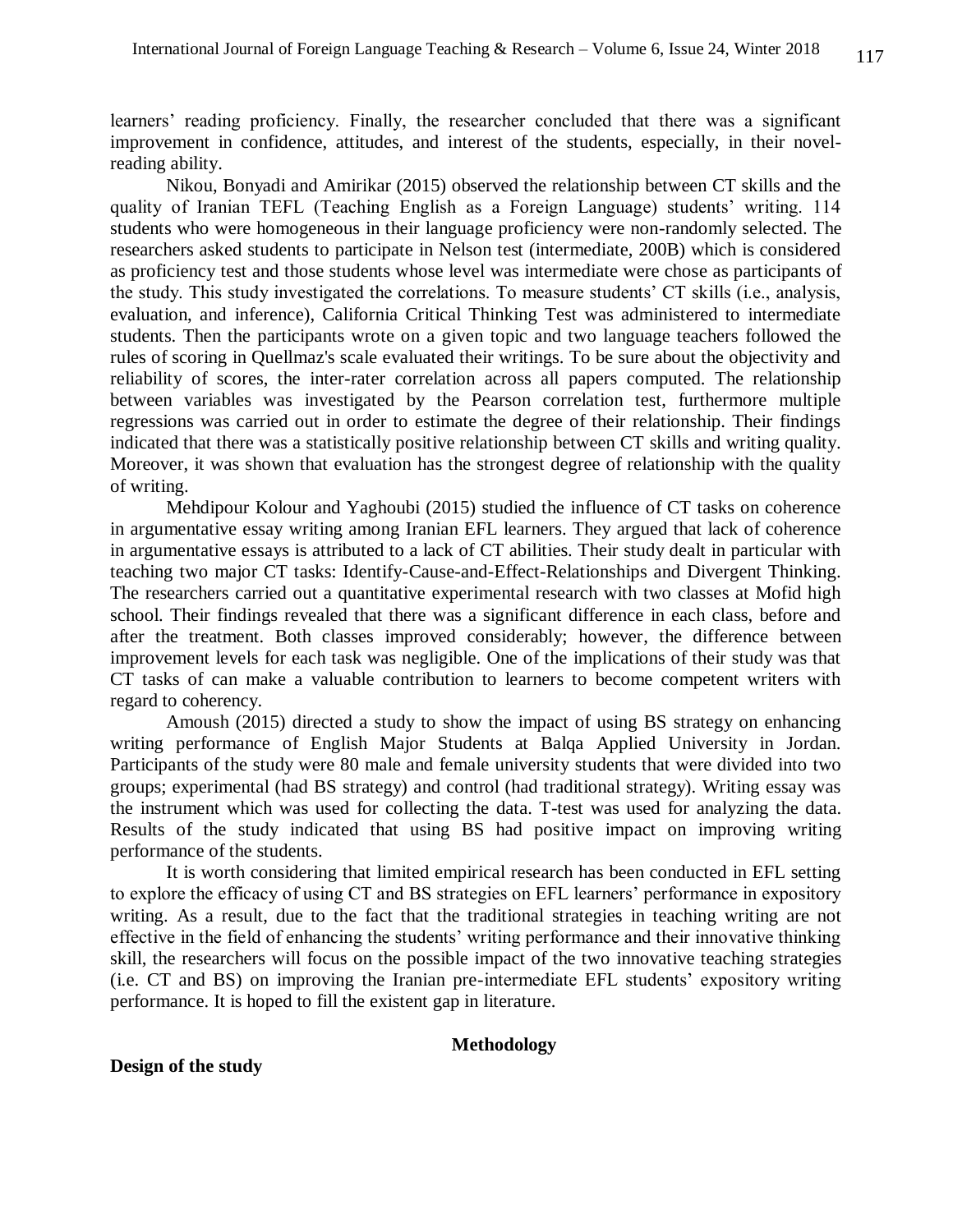In order to achieve the objectives of the study, a quantitative method including a quasiexperimental design was employed. The independent variables are critical thinking and brainstorming and the dependent variable is the performance of the learners in expository writing.

# **Participants and setting**

In order to carry out the present study, first 100 pre-intermediate level participants learning English at Naft Language Center, in Ahvaz, Iran enrolled in summer classes were selected based on convenience sampling method. Then, they all took part in Oxford Quick Placement Test (OQPT) which was used as a homogeneity test and 60 students who achieved the band score of pre-intermediate level were chosen as the ultimate participants of the current study. They were non-randomly divided into three groups comprising two experimental groups (i.e., CT and BS) and one control group. Each group included 20 students with the range of 23 to 35 years of age joined the classes three times a week regularly. The whole term was five weeks, 15 sessions out of which 13 sessions were devoted to the treatment, excluding the first and final sessions since they were taken to administer the pre-test and post-test. It is worth considering that only female students were included in the study and because of logistical limitations male gender was put aside. It should be stated that the researcher was the instructor of all three classes. She did her best to teach in the same way throughout the term to make sure that apart from variables related to treatment, the writing instruction will be as same as possible**.**

## **Instruments**

For the purposes of the present study, the following instruments were used:

# *Placement Test*

Prior to conducting the treatment, the Oxford Quick Placement Test (OQPT) version 2 was administered to homogenize the selected participants in terms of their general language proficiency in English. It is worthy being noted that the test was designed and developed by Oxford University Press, University of Cambridge and Local Examinations Syndicate (2001) and it can be used for English learners of all levels and ages. OQPT has two parallel versions including computer-based version and paper-pencil version. It should be pointed out that the paper-pencil version was used in the current study due to its ease of administration and logistical considerations. In fact, the test included 60 items in multiple-choice format taking approximately 30 to 45 minutes to be answered; it comprised of two parts about reading, grammar, and vocabulary. This test is a standard test and its reliability and validity were reported by Oxford University Press Web Site (2001) as high to be used as a placement test. It should be noted that the students who got the pre-intermediate band score (i.e., from 20 to 37) were selected to take part in the main study.

## *Pre-test*

One week before starting the treatments, the participants were asked to compose a 150 word expository essay about one of the three given topics from their current textbook, Head Way Pre-intermediate Fourth Edition by John and Liz Soars (2012), in 30 minutes. This piece of writing served as the pre-test of the study. The purpose of administering the pre-test was to measure the participants' proficiency level on expository writing prior to receiving the treatments. Two raters scored the essays and the inter-rater reliability of scoring was calculated through [Pearson correlation](https://statistics.laerd.com/statistical-guides/pearson-correlation-coefficient-statistical-guide.php) analysis as  $(r = .761)$ .

#### *Post-test*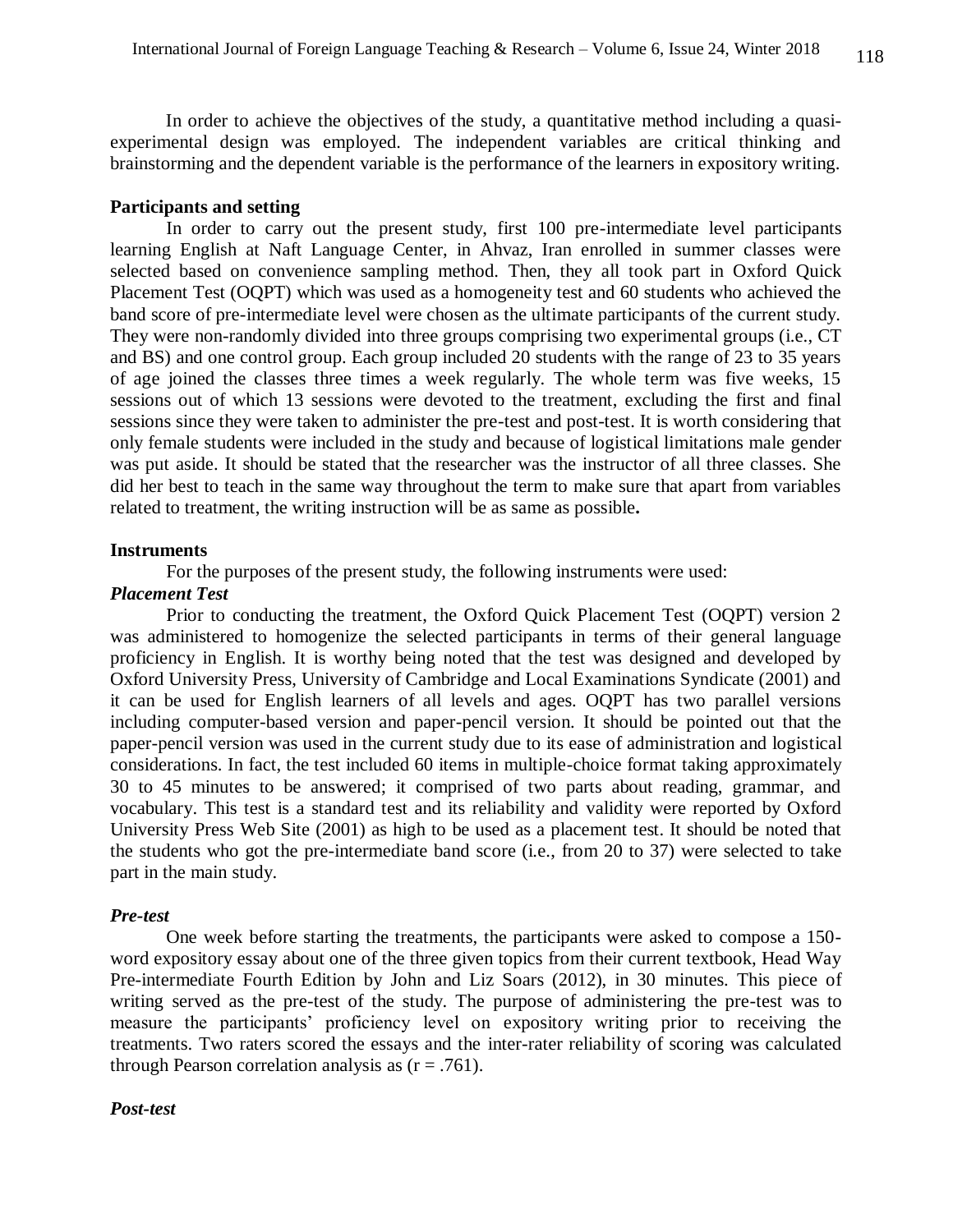At the end of the treatment, a post-test was administered on which the participants were asked to write another 150-word expository essay in 30 minutes about one of the three given topics to measure the improvement of the participants' performance on expository essay after receiving different kinds of treatments. The topics were taken from the participants' textbooks which had the different topics with similar level of difficulty. All the students' essays were scored by two raters and the inter-rater reliability of scoring was estimated via Pearson correlation analysis as  $(r = .805)$ .

## *Writing Rubric*

The other instrument employed in the study was Writing Rubric is a standardized checklist published by National Council of Teachers of English, NCTE (2004). It has been designed and developed to measure writing ability of L2 learners. It evaluates the essays in terms of content/idea, organization, vocabulary/word choice, voice, sentence fluency, and conventions. Each of this trait is rated as follows: 1) Does not meet 1; 2) Partially meet 2; 3) Does not fully meet 3; 4) Meet 4; 5) More than meets 5; 6) Exceeds 6. It should be mentioned that the participants' essays were scored from 0 to 36.

## **Data collection procedure**

The following steps were taken to carry out the present study including homogenizing, pre-testing, treatment, and post-testing. As noted earlier, 100 EFL learners at pre-intermediate level were selected from Naft Language Centre through convenience sampling method. Prior to running the main study, Oxford Quick Placement Test (OQPT) was employed to determine the homogeneity of the participants in terms of their language proficiency. Based on the participants' performance on the test, 60 students who met the band score from 20 to 37 were chosen as the pre-intermediate learners. Next, one week before offering the treatments to each group, the pretest was administered in the form of writing a 150-word expository essay about one of the three given topics chosen from the students' textbook. It should be noted that the researcher selected three classes non-randomly and labeled them as CT, BS and CO.

The treatment phase lasted 13 sessions and each session was hold in 90 minutes and three times a week for the groups. The teacher introduced one of the basic instructional patterns of expository writing such as compare and contrast, cause and effect, problem and solution, sequence and classification in every other session to all groups. She taught these structures step by step separately and gave assignments to them. In fact, while all groups experienced the same regular writing class with the same writing exercises and assignments, the researcher applied different kinds of treatment for teaching expository writing through using CT and BS strategies as pre-writing stage activities for expository writing in both experimental groups.

At the end of the treatment phase, the researcher administered the post-test including writing another 150-word expository essay about one of the three given topics from their textbook. Both pre-test and post-test were assessed by two raters; the teacher/instructor and one of her colleagues based on Writing Rubric. The average score of the two raters was considered as the score of each participant. An inter-rater reliability analysis was run using [Pearson product](https://statistics.laerd.com/statistical-guides/pearson-correlation-coefficient-statistical-guide.php)[moment correlation](https://statistics.laerd.com/statistical-guides/pearson-correlation-coefficient-statistical-guide.php) in order to estimate the extent of go-togetherness between two sets of participants' scores on the pre-test and post-test .

#### **Data analysis**

In order to examine the effect of CT and BS as pre-writing stage activities on expository writing in the experimental groups compared to the control group, One-way ANOVA was run to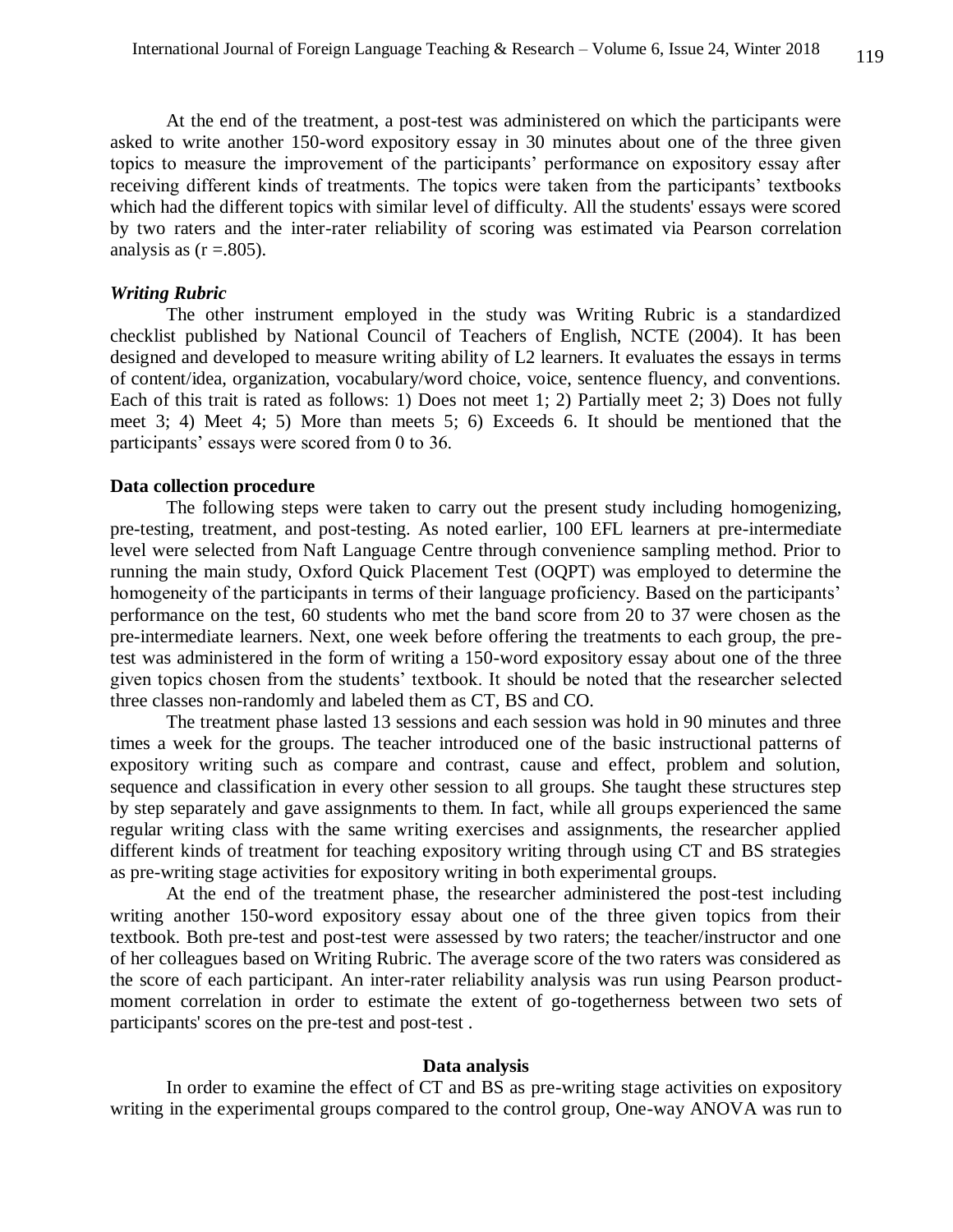contrast the three groups' pre-test and post-test. In addition, a post hoc Scheffé test was run to investigate whether there was any significant statistical difference between the CT and BS groups in terms of their performance on the post-test writing.

# **Results**

#### **The results of Oxford Quick Placement Test**

As pointed before, in order to homogenize the participants and have a number of students with the same level of language proficiency in both experimental and control groups, 100 participants took OQPT. The results of the descriptive statistics are shown in Table 1. It is worth to mention, the students who got the pre-intermediate band score (i.e., from 20 to 37) were selected to take part in the main study as the ultimate participants.

| <b>Table 1.</b> Descriptive Blanshes of Oxford Quick I tacement Test Results |         |         |       |                           |  |  |  |  |  |
|------------------------------------------------------------------------------|---------|---------|-------|---------------------------|--|--|--|--|--|
|                                                                              | Minimum | Maximum | Mean  | <b>Standard Deviation</b> |  |  |  |  |  |
| 100                                                                          |         | 6(      | 33.44 | 14.67                     |  |  |  |  |  |

**Table 1.** *Descriptive Statistics of Oxford Quick Placement Test Results*

### **The Results for the First Research Question**

In this study, all the data came from the scores of the pre-test and post-test which were two sets of 150-word expository essays. They were rated by two teachers based on the Writing Rubric NCTE (2004). To determine the degree of accuracy and objectivity between the two ratings, inter-rater reliability coefficient was computed through [Pearson product-moment](https://statistics.laerd.com/statistical-guides/pearson-correlation-coefficient-statistical-guide.php)  [correlation](https://statistics.laerd.com/statistical-guides/pearson-correlation-coefficient-statistical-guide.php) analysis. They were .761 and .805 respectively which are considered high and reliable for the purpose of the current study. Then, the average of the raters' scores was taken as the raw data for forthcoming computations. At first, the normality distribution of the scores for the pretest and post-test was calculated in Table 2.

|  |  | Table 2. One-Sample Kolmogorov Smirnov Test of Normality (Pre-test and Post-test) |  |  |  |  |  |
|--|--|-----------------------------------------------------------------------------------|--|--|--|--|--|
|--|--|-----------------------------------------------------------------------------------|--|--|--|--|--|

|                                   |  |                   | control | Pre-test Post-test Pre-test Post-test Pre-test<br>control | brain                   | brain   | critical                                        | Post-test<br>critical |
|-----------------------------------|--|-------------------|---------|-----------------------------------------------------------|-------------------------|---------|-------------------------------------------------|-----------------------|
| N                                 |  |                   | 20      | 20                                                        | 20                      | 20      | 20                                              | 20                    |
| Normal Parameters <sup>a,,b</sup> |  | Mean              | 11.6000 | 14.0500                                                   | 12.2000 23.7500 13.3500 |         |                                                 | 22.8000               |
|                                   |  | Std.<br>Deviation |         |                                                           |                         |         | 3.36233 3.36350 3.50338 4.39946 3.77352 6.47749 |                       |
| Most                              |  | Extreme Absolute  | .088    | .179                                                      | .135                    | .110    | .133                                            | .083                  |
| <b>Differences</b>                |  | Positive          | .088    | .179                                                      | .135                    | .110    | .133                                            | .071                  |
|                                   |  | Negative          | $-.062$ | $-.111$                                                   | $-.065$                 | $-.095$ | $-.119$                                         | $-.083$               |
| Kolmogorov-Smirnov Z              |  | .392              | .800    | .604                                                      | .491                    | .596    | .371                                            |                       |
| Asymp. Sig. (2-tailed)            |  |                   | .998    | .544                                                      | .859                    | .969    | .869                                            | .999                  |

a. Test distribution is Normal.

b. Calculated from data.

Table 2 displays the results of One-Sample Kolmogorov Smirnov Test of normality for the expository writing scores of all groups in the pre-test and post-test. As noticed in Table 4.2,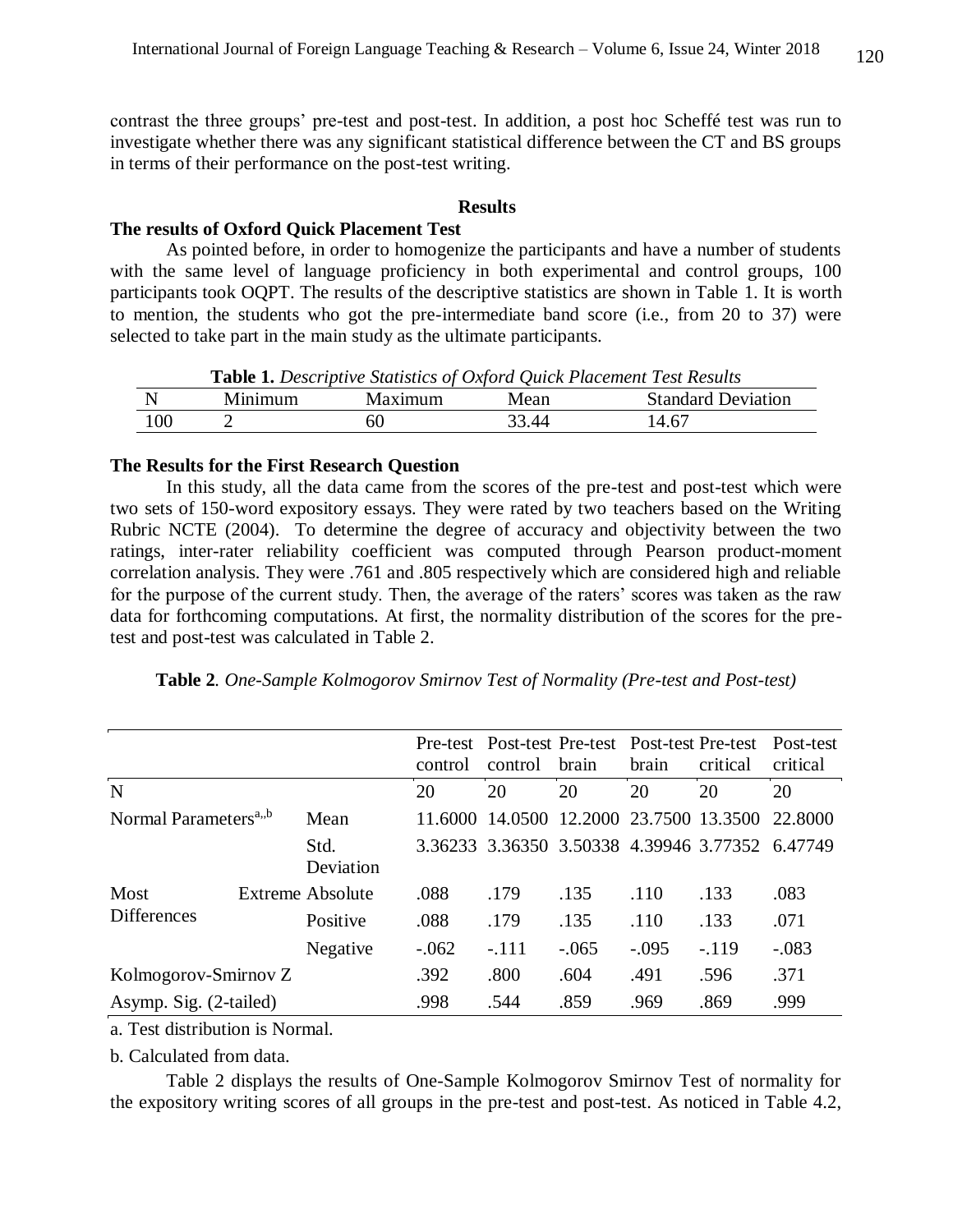the significance values are both above the critical value of 0.05 and the test distribution is normal. Thus, the data are parametric and One-way ANOVA and post hoc Scheffe can be used for analyzing data. Descriptive statistics of the pre-test is shown in Table 3.

|                                                                         |    |   |                        |               | 95% CI  |                      |     |       |
|-------------------------------------------------------------------------|----|---|------------------------|---------------|---------|----------------------|-----|-------|
| Group                                                                   | N  | M | SD.                    | Std. Error LL |         | UL                   | Min | Max   |
| Control                                                                 | 20 |   | 11.6000 3.36233 .75184 |               |         | 10.0264 13.1736 6.00 |     | 19.00 |
| Brainstorming 20 12.2000 3.50338 .78338                                 |    |   |                        |               | 10.5604 | 13.8396 6.00         |     | 19.00 |
| Critical thinking 20 13.3500 3.77352 .84379                             |    |   |                        |               | 11.5839 | 15.1161 7.00         |     | 20.00 |
| Total                                                                   | 60 |   | 12.3833 3.56581 .46034 |               |         | 11.4622 13.3045 6.00 |     | 20.00 |
| <i>Note.</i> CI= confidence interval; LL= lower limit; UL= upper limit. |    |   |                        |               |         |                      |     |       |

**Table 3.** *Descriptive Statistics (Pre-test Phase*)

Table 3 shows the basic descriptive statistics of the three groups' pre-test scores on the writing test employed in this study. As it can be seen, the CT group's M (13.35), SD (3.77), and the BS group's M (12.20), SD (3.50) were calculated. Concerning the CO group, M (11.60) and SD (3.36) were reported. As it is noticed, the means and standard deviations of the three groups were approximately similar on the pre-test.

**Table 4.** *One-way ANOVA for the Pre-test (Experimental and Control Groups*)

|                                | Sum of Squares Df Mean Square |    |        |       | Sig. |
|--------------------------------|-------------------------------|----|--------|-------|------|
| Pre-test Between Groups 31.633 |                               |    | 15.817 | 1.255 | .293 |
| Within Groups 718.550          |                               | 57 | 12.606 |       |      |
| Total                          | 750.183                       | 59 |        |       |      |

Table 4 shows there is not a statistical significant difference among the experimental and control groups' pre-test at the beginning of the study since the *P* is 0.29, and far above the .05 level of significance. Therefore, it was concluded that if there would be a significant difference between the groups' performance on the post-test, it could be attributed to the effect of the different instructions offered to them. The results are presented in Table 5.

**Table 5.** *Descriptive Statistics (Post-test Phase*)

|                                              |     |                           |     |               | 95% CI                      |                             |     |       |
|----------------------------------------------|-----|---------------------------|-----|---------------|-----------------------------|-----------------------------|-----|-------|
| Group                                        | N - | <sup>M</sup>              | SD. | Std. Error LL |                             | UL                          | Min | Max   |
| Control                                      |     | 20 14.0500 3.36350 .75210 |     |               |                             | 12.4758 15.6242 9.00        |     | 20.00 |
| Brainstorming 20 23.7500 4.39946 .98375      |     |                           |     |               |                             | 21.6910 25.8090 16.00 32.00 |     |       |
| Critical thinking 20 22.8000 6.47749 1.44841 |     |                           |     |               | 19.7684 25.8316 12.00 35.00 |                             |     |       |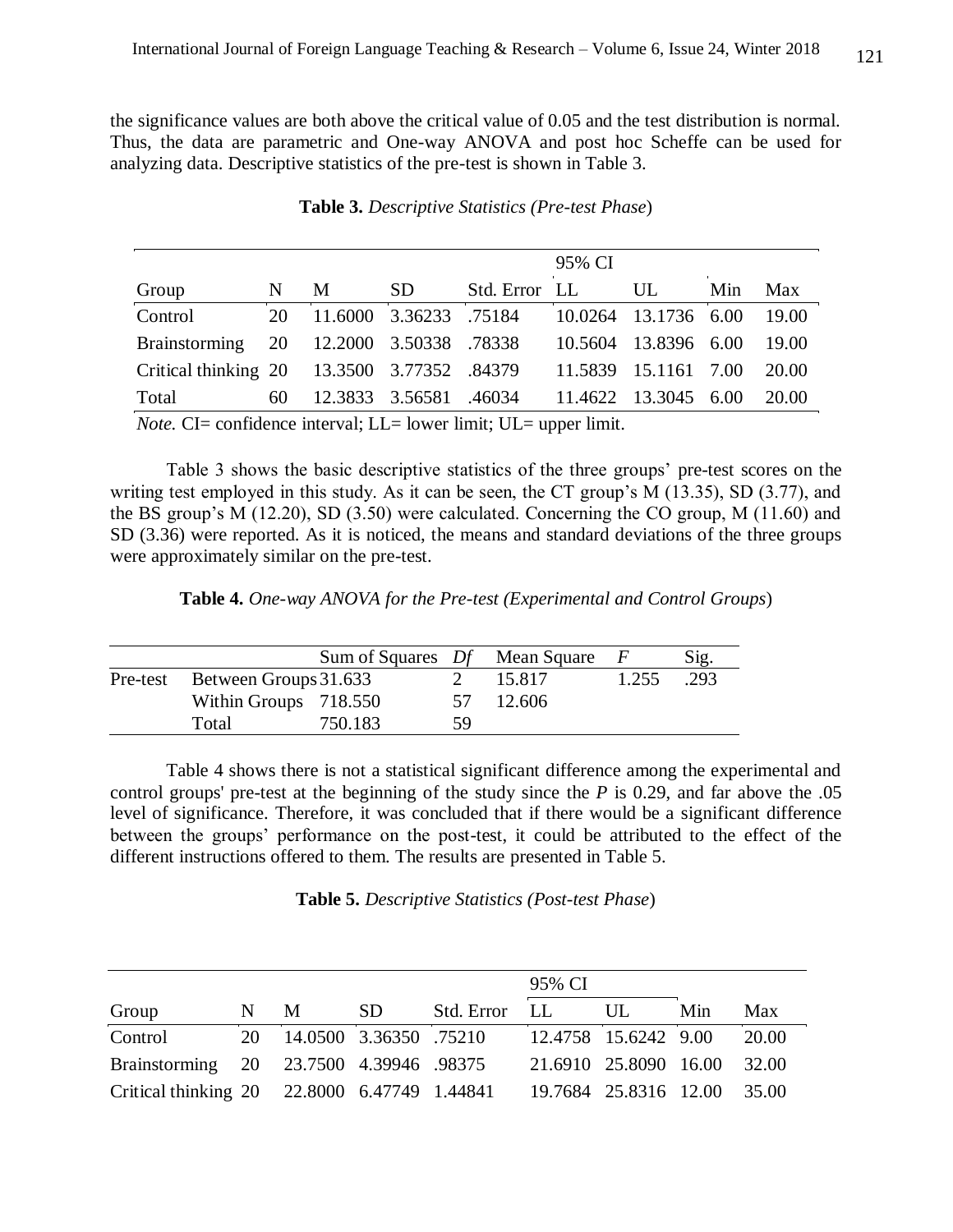| Total | 60 20.2000 6.54010 .84432 |  | 18.5105 21.8895 9.00 35.00                                                                |  |  |
|-------|---------------------------|--|-------------------------------------------------------------------------------------------|--|--|
|       |                           |  | $N_{\alpha\alpha}$ $\Gamma$ = confidence interval: $I =$ lower limit: $I/I =$ upper limit |  |  |

*Note.* CI= confidence interval; LL= lower limit; UL= upper limit.

Table 5 indicates the basic descriptive statistics of the three groups' post-test scores on the writing test. As it can be seen, the CT group's M (22.80), SD (6.47), and the BS group's M  $(23.75)$ , SD  $(4.39)$  were calculated. Concerning the CO group, M  $(14.05)$  and SD  $(3.66)$  were reported. The groups' post-tests were compared through One-way ANOVA in Table 6.

**Table 6.** *One-way ANOVA for the Post-test (Experimental and Control Groups*)

|                                   | Sum of Squares Df Mean Square |    |         |             | Sig. |
|-----------------------------------|-------------------------------|----|---------|-------------|------|
| Post-test Between Groups 1143.700 |                               |    | 571.850 | 23.622 .000 |      |
| Within Groups 1379.900            |                               | 57 | 24.209  |             |      |
| Total                             | 2523.600                      | 59 |         |             |      |

Table 6 shows there is a significant difference (Sig =  $0.02$ , p <  $0.05$ ) among the experimental and control groups on the post-test scores. Therefore, it could be suggested this difference may be accredited to the impact of the different instructions offered to the groups, so the first null hypothesis was rejected.

# **The Results for the Second Research Question**

In the previous section, the basic descriptive statistics for the control and experimental groups were presented. In order to precisely locate the existing differences between the control and experimental groups on one hand, and the two experimental groups (i.e., BS and CT) on the other hand, a post hoc Scheffé test was run in Table 7.

| (I)                 | (J)                  | Mean Difference         |                 |      | 95% CI              |         |
|---------------------|----------------------|-------------------------|-----------------|------|---------------------|---------|
| <b>VAROO</b><br>001 | <b>VAROO</b><br>001  | $(I-J)$                 | Std. Error Sig. |      | LL                  | UL      |
| Control             | <b>Brainstorming</b> | $-9.70000$ <sup>*</sup> | 1.55592         | .000 | $-13.6108 - 5.7892$ |         |
|                     | Critical thinking    | $-8.75000*$             | 1.55592         | .000 | $-12.6608 - 4.8392$ |         |
| Brainstorming       | Control              | 9.70000*                | 1.55592         | .000 | 5.7892              | 13.6108 |
|                     | Critical thinking    | .95000                  | 1.55592         | .830 | $-2.9608$           | 4.8608  |
|                     | Control              | 8.75000*                | 1.55592         | .000 | 4.8392              | 12.6608 |
| Critical thinking   | <b>Brainstorming</b> | $-.95000$               | 1.55592         | .830 | $-4.8608$           | 2.9608  |

**Table 7.** *Post hoc* Scheffé *Test (Three Groups in the Post-Test*)

*Note.* CI= confidence interval; LL= lower limit; UL= upper limit

\* The mean difference is significant at the 0.05 level.

Since the significance level was set at 0.05, according to Table 7, it can be seen that there is a significant difference between the means of the experimental and control groups. The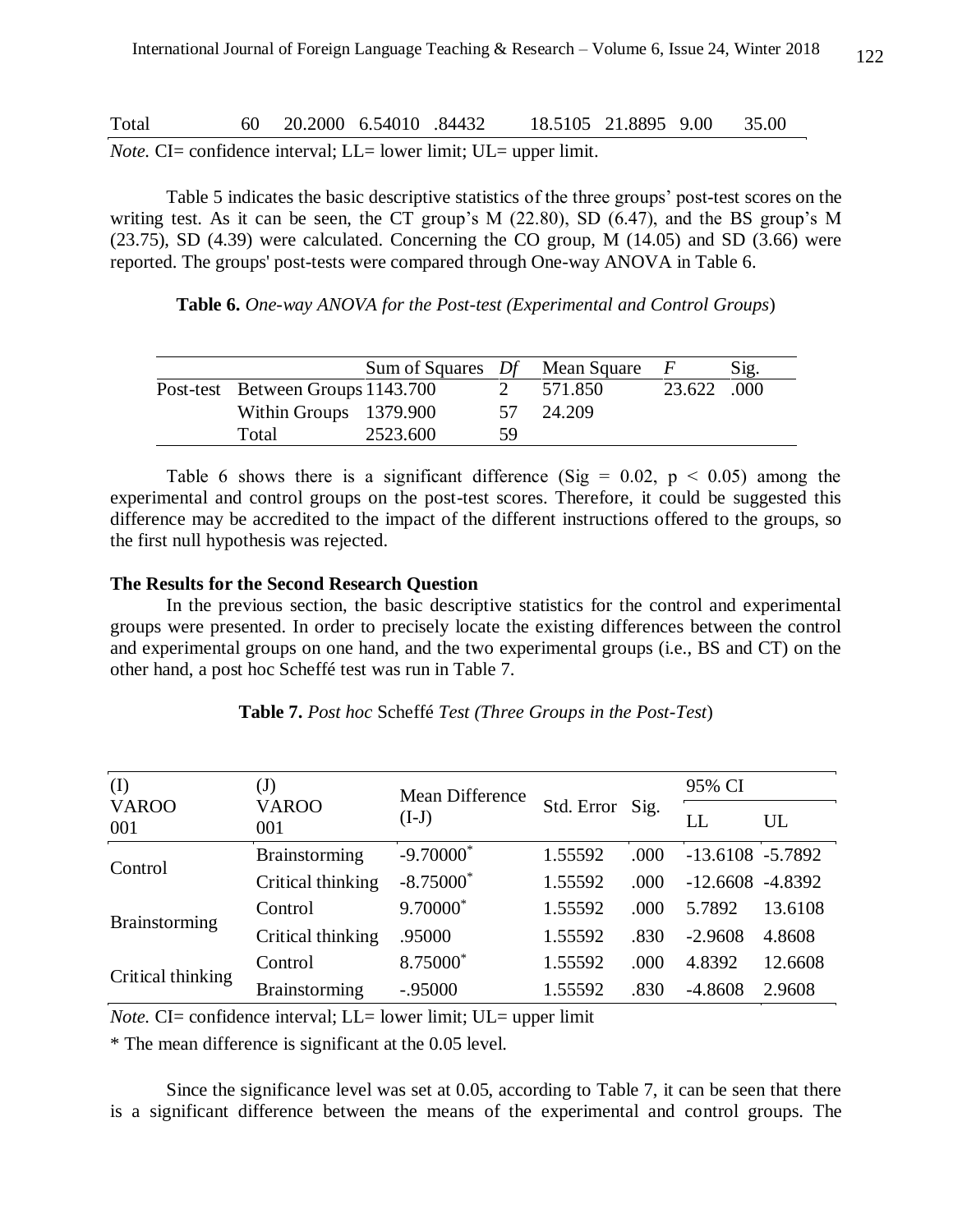participants in the BS and CT groups performed better than those of the CO group on the posttest.

## **Discussion**

#### **The first research question**

The first research question asked whether CT and BS as pre-writing stage activities influence the performance of Iranian EFL pre-intermediate learners' expository writing. To answer this research question, the results obtained from the pre-test and post-test of the experimental and control groups were compared. Results revealed that the means and standard deviations of the experimental and control groups were not similar on the post-test. Moreover, the results of One-way ANOVA indicated that statistically there was a meaningful and significant difference among the experimental and control groups' performance on the post-test. In order to precisely locate the existing differences between the control and experimental groups, the post hoc Scheffe test was run. The results uncovered a statistically significant difference between the experimental and control groups. The participants in the CT group outperformed the CO group on the post-test. The same deduction was obtained for the BS group compared with the CO one. In other words, there was not a significant difference between the mean scores of CT and BS. In opposite, all participants with the adjacent proficiency level performed approximately the same before utilizing CT and BS strategies as the pre-writing stage activities in the pre-test. Therefore, it can be inferred that the present difference might attributed to the impact of the diverse instructions offered to the groups and these findings may provide enough support to reject the first null hypothesis.

Considering the interarelationship of BS and writing development, the results are aligned with Rao's (2007) conclusion who emphasizes on the measurable influence of BS on writing performance through explicit instruction. Further, he states that the students felt positive about the implementing BS strategies in learning how to write. This also goes in line with Al-khatib's (2012) deduction about the effectiveness of using BS strategy in enhancement of creative thinking skills. The present findings are technically supported through the same status for the importance of BS as the pre-writing stage affecting both content and organization of the writing reported by Ibnian (2011). In line with the similar investigation (e.g., Osborn, 1953), there is an agreement on the practical effects of BS mainly assisting language learners to transfer their ideas from the mind to the tongue which indirectly can enhance their motivation. Another dimension of BS application in teaching writing is the conventional focus on creation of ideas in writing skill. Thus, BS taps onto the ability to create ideas which by itself is a primary step to the growth of writing ability.

In brief, instructing learners based on either CT or BS strategies may have given a helping hand to students to write better through generating new ideas when they are engaged in writing a piece of writings in the foreign language.

## **The second research question**

The second research question was concerned with if there is any statistically significant difference between the effectiveness of CT and BS as pre-writing stage activities on Iranian EFL pre-intermediate learners in writing expository essay. It is worth mentioning that the success of CT in the realm of language skills depends not only on learners to think critically, but also on several other factors like learners' self-esteem and autonomy. If they have self-esteem, they may think individually to arrive at a meaningful decision making process on how to organize their ideas in a creative manner. This may lead them to autonomy which helps them to think and decide through relying on themselves rather than their teachers.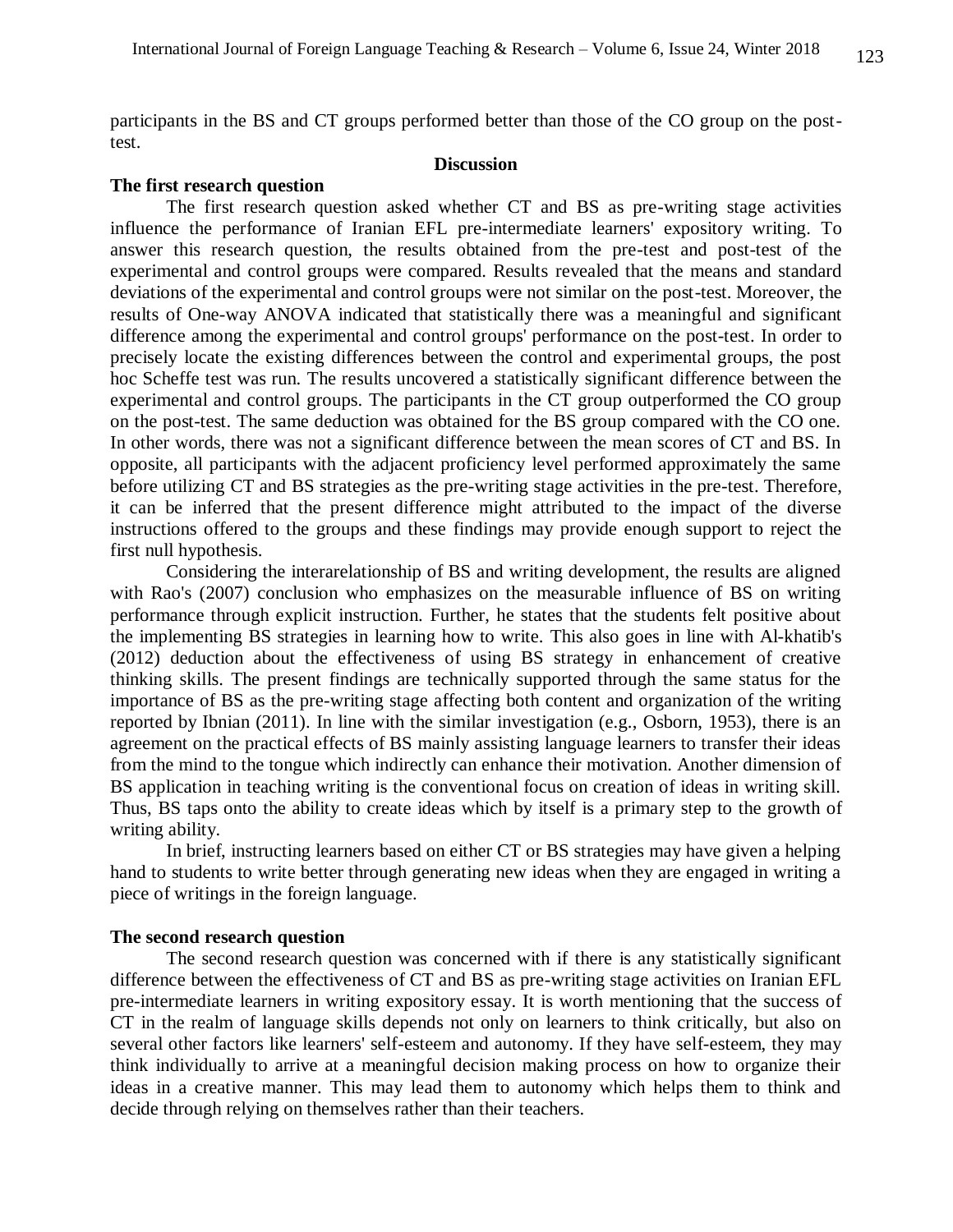Findings of the present research are confirmed by Manalo, Watanabe and Sheppard (2013) who worked on different cultural background and mental structures of the native language contributed to CT. This hypothesis may be in relation to "Sapir-Whorf Hypothesis" which suggests that languages vary in the relative ease with which they can be used to convey certain ideas. Manalo, Watanabe and Sheppard (2013) also support the results of this study and note that CT enables the learners to actively engage with s study as they note information, think deeply about such information, analyze, review, and apply knowledge, as well as create new ideas can develop language skills.

To sum up, this study may provide a better picture of the related link between CT and BS in an EFL context. It may reveal that the students who possess a considerable degree of CT/BS, creativity and engagement, they can exhibit optimal performance in their writings. Accordingly, the BS group could display better than the CT in their tasks.

#### **Conclusion**

The purpose of the present study was two-fold. First, it examined the effect of CT and BS as pre-writing stage activities on EFL pre-intermediate learners' expository writing. Second, it was attempted to determine whether there was statistically significant difference between the effectiveness of CT and BS in expository writing**.** Summarizing the findings of the present study, it was proved that teaching writing skill to the students of the experimental groups by the help of proposed strategies (i.e., CT and BS) was more successful than the same teaching to the control group but training traditional product-based writing strategies. In other words, the mean scores of the students' performance on the post-test showing statistically significance variation between the experimental and control groups. Therefore, it could be concluded that CT and BS as pre-writing stage activities had a positive effect on the development of the pre-intermediate students' expository writing. In this case, the results could reject the first null hypothesis presented by the researcher. Although the results highlighted the fact that BS group outperformed the CT one, there existed no statistically significant difference between the mean scores of two experimental groups regarding the second research question. Consequently, the second null hypothesis was accepted.

All in all, if students can write critically, they may better understand how a foreign language is learned and they can encounter the problems posed while attempting to self-regulate the second language. Therefore, if classroom setting is critical-oriented, students can have a high level of brand-new reflections and this, in turn, can influence other variables including their interest and motivation to learn English as a foreign language in general and writing skill in particular. It is worth to mention, there are other factors which may affect writing skills and needed to be surveyed.

In line with the findings of the study, some suggestions are offered to the English teachers that it is wiser to place more emphasis on teaching writing as a process and not a mere product. The pre-writing stage which occurs at the beginning of writing process is a discovery process and can contribute students to deeper insights into the topics that they intend to write. It can, however, push students on a journey through the writing process with a firmer foundation upon which to produce a stronger end product. Therefore, teachers need to be well acquainted and comfortable with various pre‐writing activities (i.e., CT and BS), model them effectively and plan carefully to accomplish specific goals. The instructors are encouraged to reconsider the importance of both CT and BS strategies, creativity and engagement, to enhance their students' confidence in writing.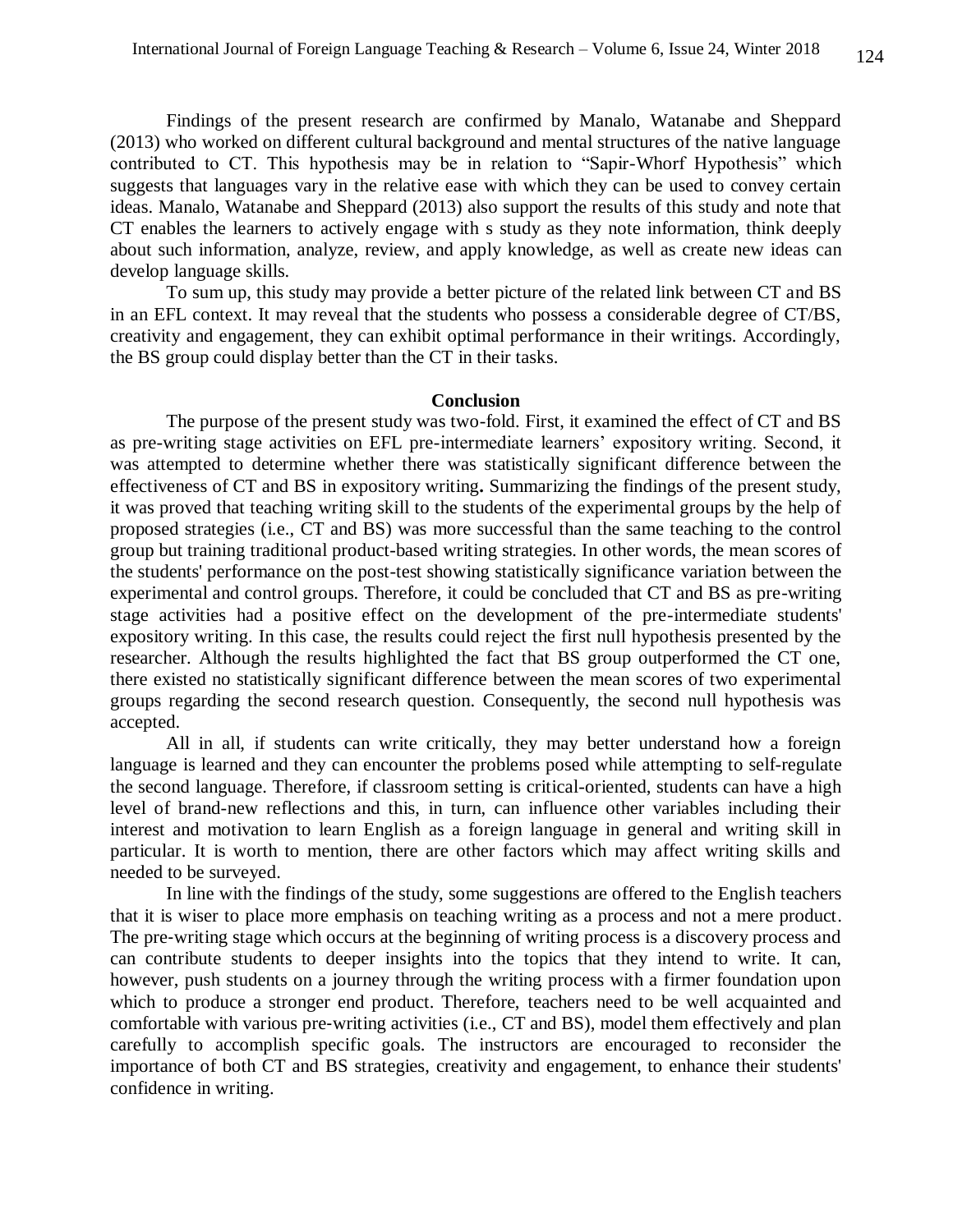## **References**

Al-khatib, B. A. (2012). The effect of using brainstorming strategy in developing creative problem solving skills among female students in Princess Alia University College. *American International Journal of Contemporary Research*, *2*(10), 29-38.

Amoush, K. H. (2015). The impact of employing brainstorming strategy on improving writing performance of English major students at Balqa Applied University in Jordan. *Journal of Education and Practice, 6*(35), 88-92.

Brown, H. D. (2007). *Teaching by principles: An interactive approach to language pedagogy* (3rd ed.). New York, USA: Longman.

Cottrell, S. (2005). *Critical thinking skills. Developing effective analysis and argument*. New York, NY: Palgrave Macmillan.

De Oliveira, L. C. (2011). *Knowing and writing school history: The language of students' expository writing and teachers' expectations*. Charlotte, NC: Information Age Publishing.

Dewey, J. (1910). *How we think*. Lexington, MA: D. C. Health.

Haji Maibodi, A. (2015). The effect of critical thinking skills on reading English novels. *Iranian Journal of Research in English Language Teaching, 2*(2), 97-108.

Hyland, K. (2002). *Teaching and researching writing*. London, England: Pearson Education Ltd.

Hyland, K. (2003). Genre-based pedagogies: A social response to process. *Journal of Second Language Writing, 12*(1), 17-29.

Hyland, K. (2009). *Teaching and researching writing* (2nd ed.). London, England: Pearson Education Ltd.

Hyland, K. (2016). *Teaching and researching writing* (3rd ed.). NY: Routledge.

Ibnian, S.S.KH. (2011). Brainstorming and essay writing in EFL class. *Theory and Practice in Language Studies, 1*(3), 263-272.

Jeevanathan, L. S. (2005). Why teach critical thinking? *Africa Education Review, 2*(1), 118-129.

Kabilan, K. M. (2000). Creative and critical thinking in language classrooms. *The Internet TESL Journal, 6*(6), 7-14.

Klein, W. (1986). *Second language acquisition.* Cambridge: Cambridge University Press.

Mahdian Mehr, M., Malayeri, F.A., & Bayat, A. (2016). The effects of brainstorming as a prewriting activity on Iranian EFL learners prompted expository writing. *International Journal of Educational Investigations, 3*(3), 85-93.

Manalo, E., Watanabe, K., & Sheppard, ,. C. (2013). Do language structure or language proficiency affect critical evaluation? *Annual Conference of the Cognitive Science Society* (pp. 2967-2972).London: Cognitive Science Society. January, 2017. Reteived from [https://mindmodeling.org/cogsci2013/papers/0531/paper0531.](https://mindmodeling.org/cogsci2013/papers/0531/paper0531.pdf)

Marzano, R, Pickering. D., & Pollack, J. (2001). *Classroom instruction that works*. Alexandria, VA: Association for Supervision and Curriculum Development.

McGregor, D. (2007). *Developing thinking: Developing learning a guide to thinking skills in education*. NY: McGraw-Hill Education, Open University Press.

Mehdipour Kolour, D., & Yaghoubi, A. (2015). The impact of teaching critical thinking tasks on coherence in argumentative essay writing among EFL learners. *Mediterranean Journal of Social Sciences, 6*(2), 460-468.

Nikou, F. R., Bonyadi, A., & Amirikar, N. (2015). Investigating the relationship between critical thinking skills and the quality of Iranian intermediate TEFL students' writing. *Advances in Language and Literary Studies, 6*(2), 57-64.